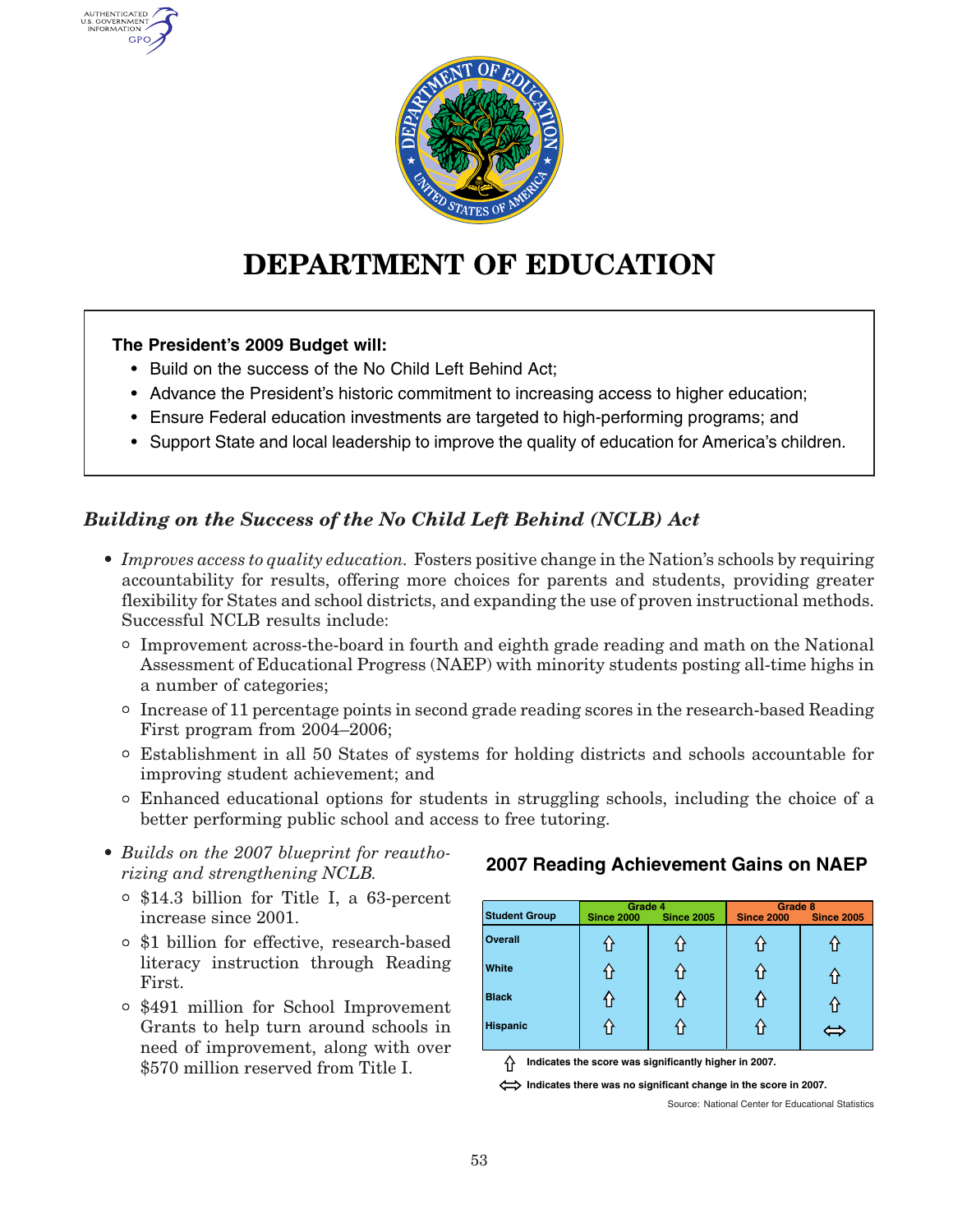- *Expands school choice to support students at risk of being left behind.*
	- ° \$25 million, or 12-percent, increase in Federal grants to charter schools.
	- ° A new \$300 million Pell Grants for Kids to enable low income students enrolled in low performing schools to attend <sup>a</sup> private or out of district public school.
	- ° Reforms to the 21st Century Community Learning Centers program to make \$800 million available in scholarships for low-income students to participate in after school programs of their choice.
- *Assists at-risk students.* Provide extra assistance for students most at risk of being left behind, including students with disabilities, migrant students, students in State-run institutions, and limited English proficient students.
- *Emphasizes math and science.* Ensure the Nation's future competitiveness by supporting the education components of the President's American Competitiveness Initiative.
	- ° \$70 million to train teachers to teach Advanced Placement/International Baccalaureate courses and expand low-income students access to these courses.
	- ° \$95 million for Math Now, to prepare elementary and middle school students for more rigorous high school math classes.
	- ° \$10 million for an Adjunct Teacher Corps to bring math and science professionals into highneed schools as teachers.

# *Sustaining the President's Historic Commitment to Higher Education*

- *Makes college more affordable for neediest students.* In September 2007, the President signed the College Cost Reduction and Access Act into law, which helped further his longstanding goal of increasing need-based aid for students. The Act provided \$11.4 billion in new funding for Pell Grants over the next five years building on the Administration's unprecedented funding increase for this program. The Budget implements and builds on this law and promotes access to higher education by providing:
	- ° \$95 billion in loans and grants to help 10.9 million students pay for college;
	- ° \$2.7 billion increase in annual appropriations for Pell Grants. This investment, together with funding provided by the College Cost Reduction and Access Act, will support <sup>a</sup> maximum Pell Grant of \$4,800 in 2009 and allow the maximum grant to rise to \$5,400 by 2012;
	- ° \$21 million to improve access to, and success in, postsecondary education for adult and non-traditional students and \$363 million in new loans for short-term training; and
	- ° A 50-percent tax credit for the first \$2,000 that moderate- and low-income parents invest annually in 529 tuition-savings accounts.

# *Major Savings and Reforms*

- In order to fund increases for education programs that are effective or show promise of demonstrating results while restraining overall Federal spending, the Budget reduces or terminates funding for 50 programs totaling \$3.8 billion. Many of these funding reductions were based, in part, on the Administration's thorough review of programs under the Program Assessment Rating Tool (PART). Program terminations include:
	- ° Even Start, which received an Ineffective PART rating and failed to effectively increase the literacy skills of participating children and parents according to three national evaluations; and
	- ° Small, narrowly focused programs that have not demonstrated results, do not align with national priorities, or can be funded under other authorities, including programs such as the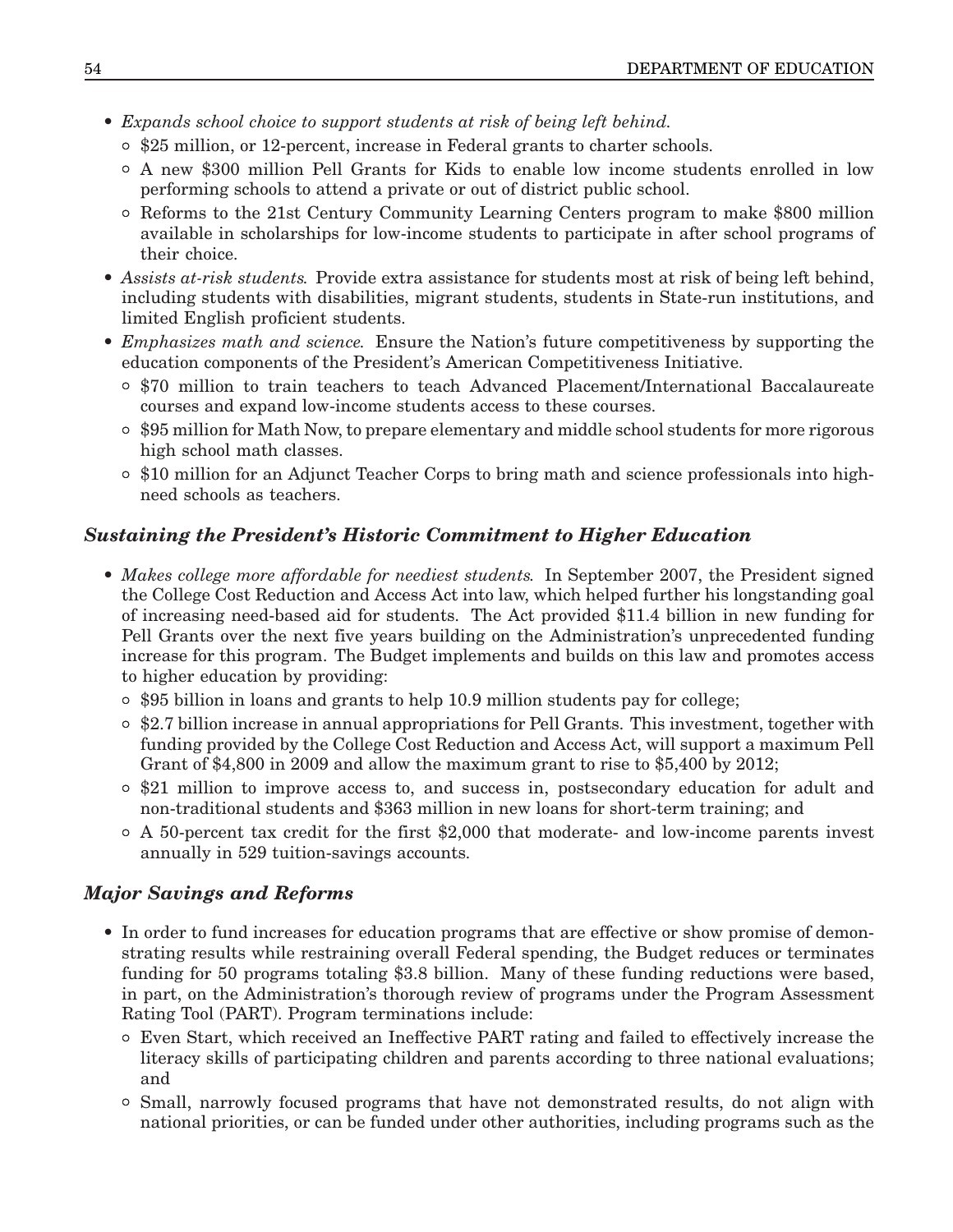Exchanges with Historic Whaling and Trading Partners, Education Technology State Grants, and the Carol M. White Physical Education Program. Populations served by these programs receive services through other Federal programs.

#### *Since 2001, the Department of Education has:*

- Reformed K–12 education through the No Child Left Behind Act, which is raising academic standards for students, improving accountability in schools and States, and expanding parental choice.
- Aligned the Individuals with Disabilities Education Act with No Child Left Behind accountability systems to improve the quality of education for students with disabilities and ensure that all students achieve high academic standards.
- Reformed the Federal student aid programs to make them more cost efficient and targeted additional aid to the neediest students, including an estimated 5.3 million Pell Grant recipients in the 2007/2008 academic year.
- Assessed 92 programs using the PART to guide budget decisions and programmatic reforms.

#### **Educational Reform, Infrastructure Improvements, and National Security in the District of Columbia**

The District of Columbia (D.C.) is the Seat of Government of the United States and the Nation's capital. As such, the Federal Government has <sup>a</sup> particular interest in ensuring that D.C. provides <sup>a</sup> healthy, vibrant environment for its local citizens and visitors from across the Nation and around the world. Accordingly, the Budget provides \$157 million for D.C. This includes \$74 million to improve K–12 education in the District, the Mayor's top priority.

The Budget expands upon the successful three-sector education strategy, an effort to help all sectors of education in the Nation's capital. In addition to \$18 million in base funding, the Budget provides \$20 million to jump-start reform initiatives for the District's traditional public school system, where the Mayor's office has assumed more responsibility and is committed to building on key principles of the No Child Left Behind Act. It provides \$18 million to support public charter school development and quality, and \$18 million to continue and better target the D.C. Opportunity Scholarship program, which provides District parents—particularly low-income parents—more options for obtaining <sup>a</sup> quality education for their children. The Budget proposes an increase to the maximum scholarship amount for high school tuition, and to track future tuition expenses more accurately by indexing the scholarships to inflation.

The Budget also supports the District's unique position as the Nation's capital by providing \$15 million for planning and security costs directly related to the Federal Government's presence in the District. These funds defray D.C.'s security costs for events such as the 2009 Presidential inauguration, and the annual World Bank and International Monetary Fund meetings.

The President's Budget continues support for infrastructure improvements and public safety projects in the District, providing: \$14 million to rehabilitate existing water, sewer, and waste water treatment systems; \$10 million to support forensic and public health needs; and \$7 million to continue the rehabilitation of the city's public libraries.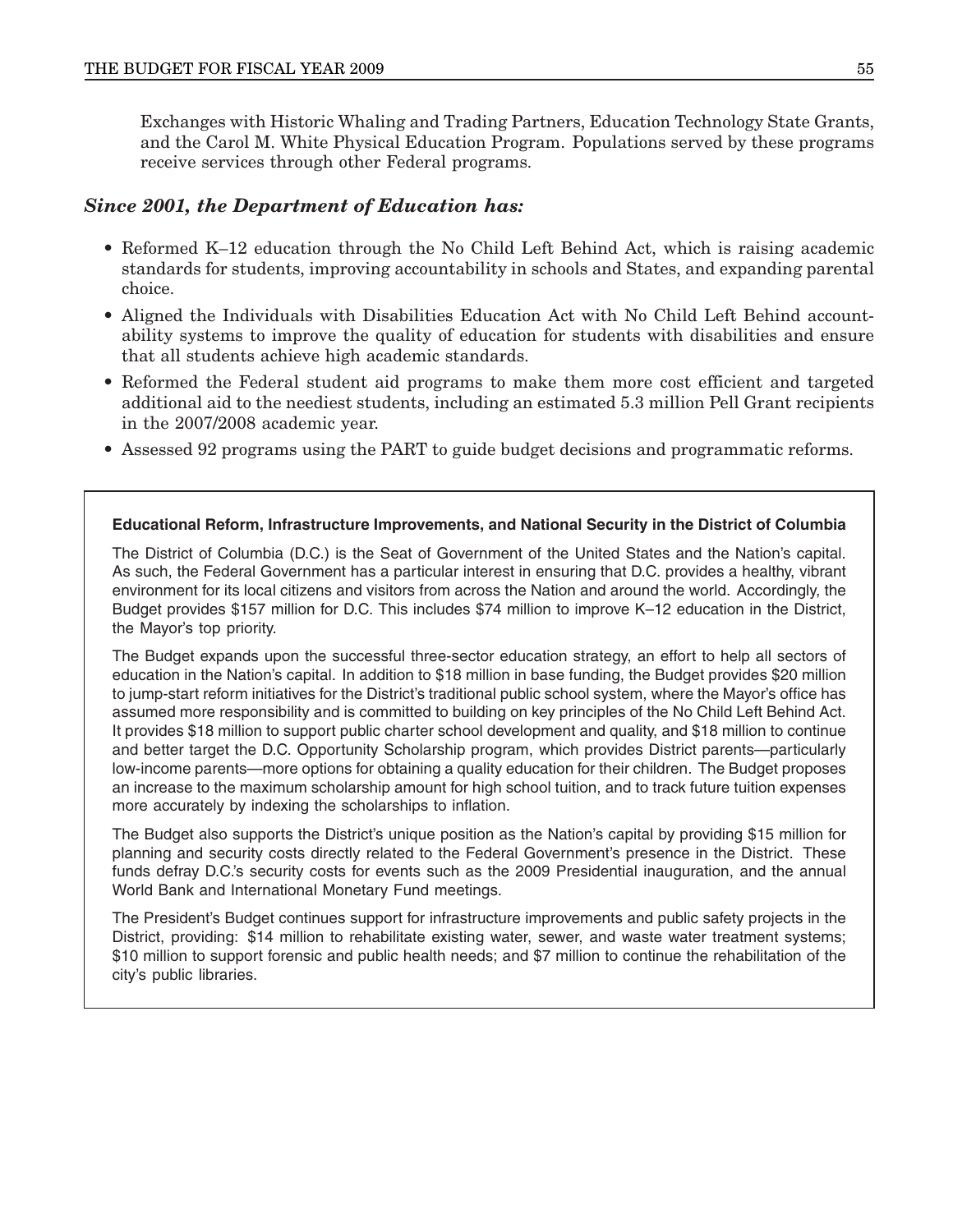### **Department of Education**

(Dollar amounts in millions)

|                                                           | 2007          | <b>Estimate</b> |            |
|-----------------------------------------------------------|---------------|-----------------|------------|
|                                                           | <b>Actual</b> | 2008            | 2009       |
| <b>Spending</b>                                           |               |                 |            |
| Discretionary Budget Authority:                           |               |                 |            |
| No Child Left Behind Act:                                 |               |                 |            |
|                                                           | 12,838        | 13,899          | 14,305     |
|                                                           | 125           | 491             | 491        |
|                                                           | 1,029         | 393             | 1,000      |
|                                                           | 32            | 35              | 100        |
|                                                           |               |                 | 300        |
|                                                           | 981           | 1,081           | 800        |
|                                                           | 215           | 211             | 236        |
|                                                           | 37            | 44              | 175        |
|                                                           | 2,887         | 2,935           | 2,835      |
|                                                           |               | 97              | 200        |
|                                                           | 669           | 700             | 730        |
|                                                           | 10,783        | 10,948          | 11,285     |
|                                                           | 1,182         | 1,161           |            |
|                                                           | 572           | 561             | 568        |
| <b>Federal Student Aid:</b>                               |               |                 |            |
|                                                           | 13,661        | 14,215          | 16,851     |
|                                                           |               | 2,030           | 2,090      |
|                                                           | 771           | 757             |            |
|                                                           | 980           | 980             | 980        |
| <b>Higher Education:</b>                                  |               |                 |            |
| Minority Serving Institutions-Discretionary funding       | 435           | 432             | 293        |
| Minority Serving Institutions-Mandatory funding (non-add) |               | <i>250</i>      | <i>250</i> |
|                                                           | 828           | 828             | 828        |
|                                                           |               | 57              | 57         |
|                                                           | 303           | 303             | 303        |
|                                                           | 24            | 26              | 59         |
|                                                           | 9,116         | 9,063           | 6,850      |
|                                                           | 57,469        | 59,183          | 59,210     |
| Memorandum: Budget authority from enacted supplementals   | 374           |                 |            |
|                                                           | 57,367        | 60,171          | 59,032     |